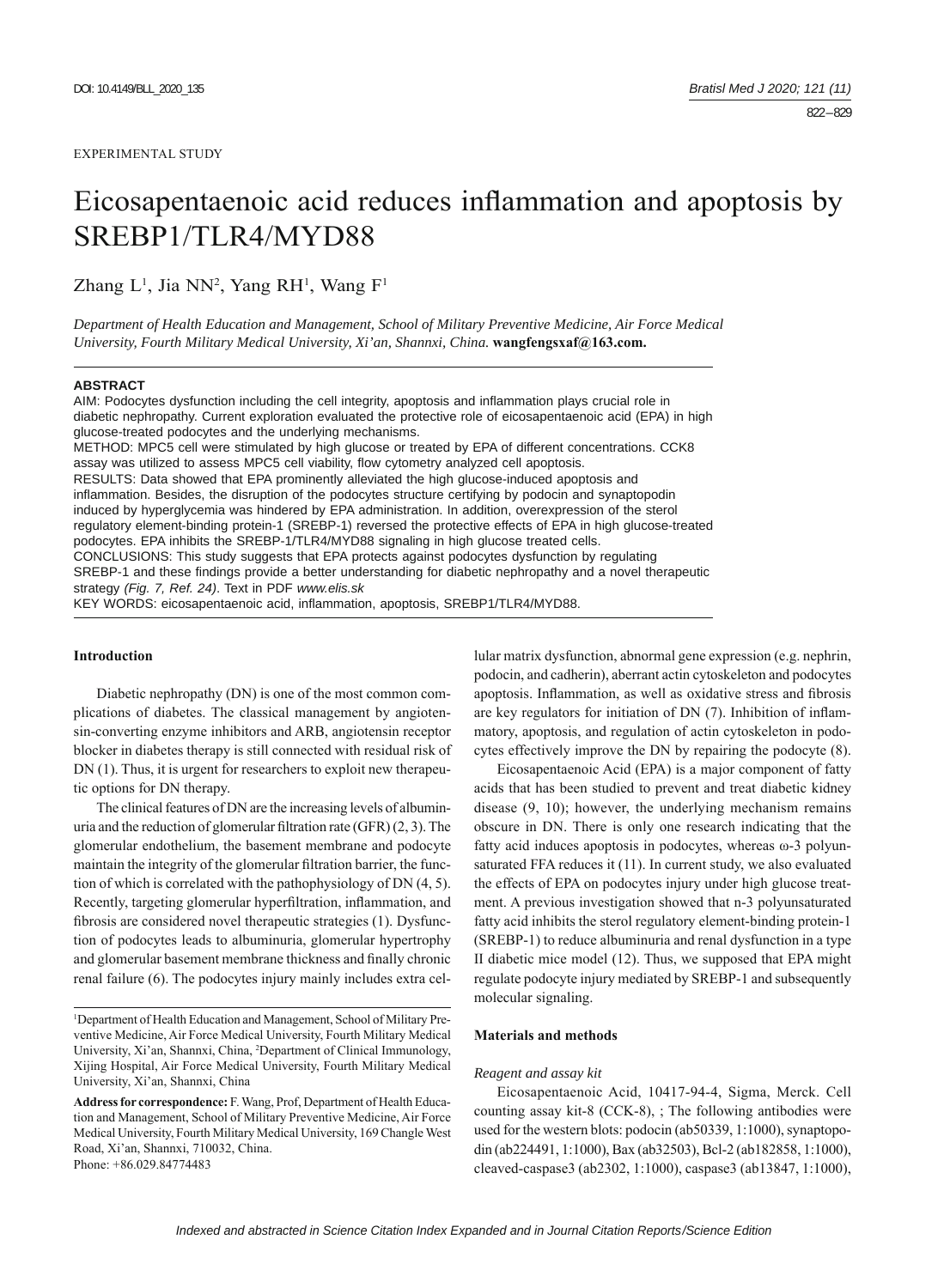SREBP1 (ab55993, 1:1000), MYD88 (ab2064, 1:1000), TLR4 (ab13556, 1:1000), GAPDH (ab181602, 1:1000), HRP-conjugated goat anti-rabbit IgG (ab205718, 1:10000); EPA was dissolved in 99 % isopropanol to prepare mother liquor, and diluted into serum free Dulbecco's modified Eagle's medium (DMEM; Gibco); CM-H2DCFDA (General oxidative stress indicator), C6827, Invitrogen; Cell Apoptosis Kit with Annexin V Alexa Fluor 488 & Propidium Iodide (PI), V13245, Invitrogen; Mouse IL-6 Quantikine ELISA kit, M6000B, R&D systems; Mouse IL-1 beta/IL-1F2 Quantikine ELISA Kit, MLB00C, R&D systems; Mouse TNF-alpha Quantikine Elisa Kit, MTA00B, R&D systems.

#### *Cell culture*

The mouse podocyte cell line, MPC5 cells, was purchased from BioVector NTCC Inc. (China) and was culured in RPMI-1640 medium (Gibco, Thermo Fisher Scientific) with 10 % fetal bovine serum (FBS; Gibco, Thermo Fisher Scientific), 100 U/ml penicillin (Gibco, Thermo Fisher Scientific), 100 μg/ml streptomy-

cin (Gibco, Thermo Fisher Scientific) and 50 U/ml interferon gamma (Gibco, Thermo Fisher Scientific) at 37  $\degree$ C. After the cells were incubated without interferon gamma for 14 days, the cells were differentiated. Cells were incubated with 25 mmol/l of high glucose (HG). We confirmed that the podocytes were differentiated mature by expression of podocin and synaptopodin by western blots.

## *CCK-8*

Cell viability was measured using the CCK-8 assay. Cells were seeded in 5×103 cells/well in 96-well plate. After treatment, 100 μl per well detection solution was incubated with cells at 37 °C for 4 h. The Varioskan Lux multi-function microplate instrument (Thermo Fisher Scientific) was used to detect the absorbance value at 450 nm.

#### *Western blots analysis*

The proteins from the treated cells were extracted by PrepSEQ lysis buffer (Applied Biosystems). The samples were seperated by gel electrophoresis using 10 % Sodium dodecyl sulfate-polyacrylamide. Subsequently, the gels were transferred to PVDF membranes. 5 % (m/v, in TBST) nonfat milk was used to block the membranes for 2 h. Primary antibodies were incubated at 4 °C overnight and subsequently incubated with HRP-conjugated anti-rabbit antibodies at room temperature for 2 h. The immuno-blots were detected by ECL plus Western Bloting substrate (Pierce, Thermo Fisher Scientific).

#### *Cell apoptosis analysis*

Treated cells were collected and centrifuged at 1000g for 5 min at  $4^{\circ}$ C. The apoptotic cells were assessed by using Cell Apoptosis Kit with Annexin V Alexa Fluor 488 & Propidium Iodide (PI) according to manual instructions. FACScan flow cytometer (Becton) was used to measure the cell apoptosis.

#### *Reactive oxygen species (ROS) analysis*

The alteration of ROS levels was assessed by using CM-H2D-CFDA probe. Cells were plated with concentration of  $5 \times 10^3$  cells/ well in 96-well plates. The cell culture medium was incubated with the probe for 30 min at 37 °C. Fluorescence was evaluated on a Varioskan Lux multi-function microplate instrument.

### *Infl ammatory factors analysis*

After cells treatment, the cells were lysed by ultrasonic fragmentation. The supernatant was determined by ELISA assay kit according to manufacture's instructions.



**Fig. 1. EPA regulated podocytes dysfunction. (A) Differentiated MPC5 cells were treated with EPA (1, 10, 25, 50, 100, 200 μM) for 48 h (\* p < 0.05 vs control). The cell viability was detected by CCK-8. (B) Differentiated MPC5 cells were co-treated with high glucose (25 mmol/l, DMEM)** and EPA (1, 10, 50, 100  $\mu$ M) and cell viability was determined by CCK-8 (\*\*\* p < **0.001 vs control; # p < 0.05, ## p < 0.01 vs HG). (C) Differentiated MPC5 cells were treated with high glucose and EPA (1, 50, 100 μM). The expression of podocin and synaptopodin**  was evaluated by western blots (\*\*\* p < 0.001 vs control; ## p < 0.01, ### p < 0.001 vs HG).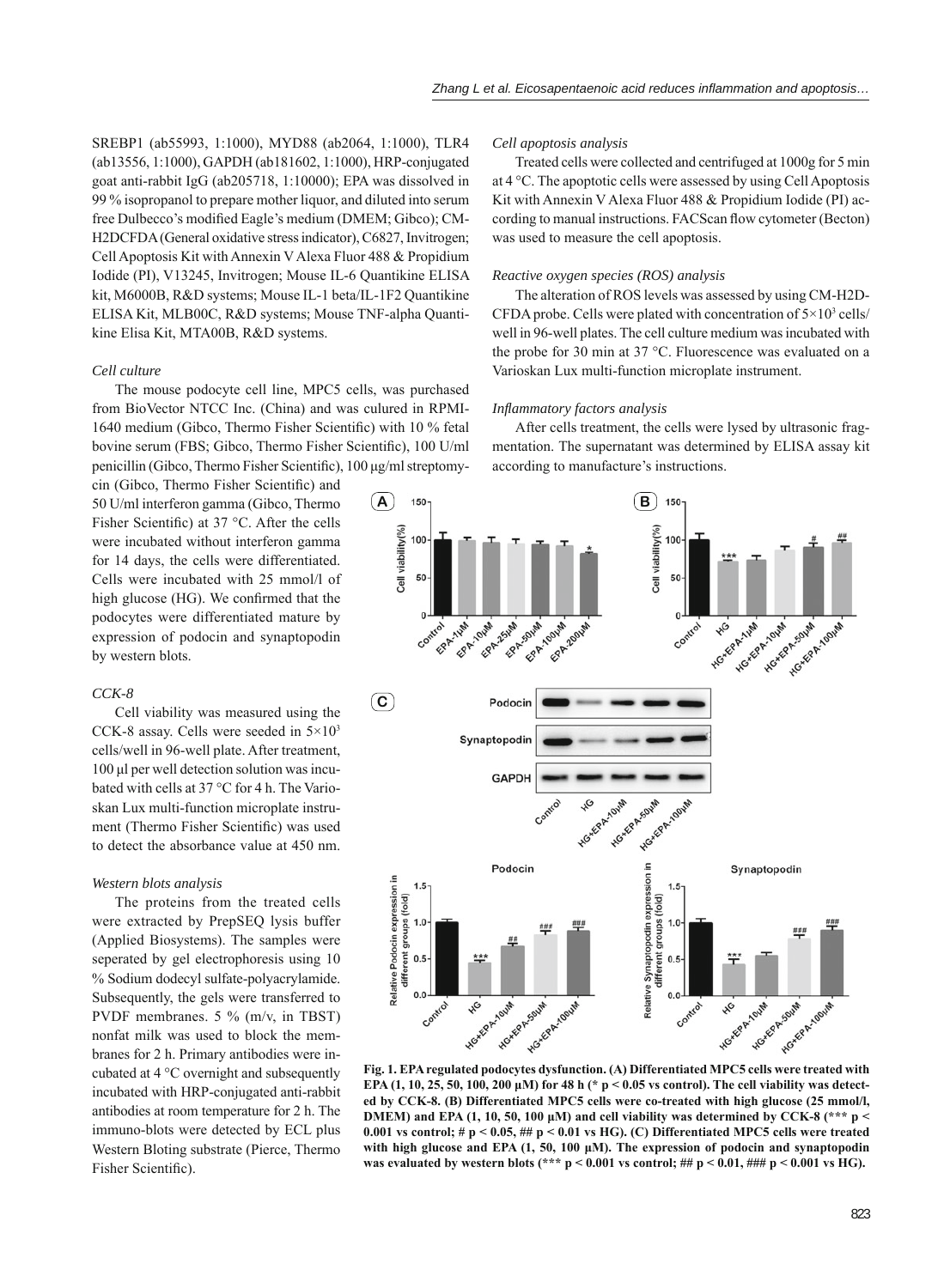822 – 829



**Fig. 2. EPA impeded high glucose induced apoptosis. Differentiated MPC5 cells were treated with high glucose (25 mmol/l, DMEM) or EPA (10, 50, 100 μM) for 48 h. (A) Flow cytometry was used to investigate the apoptosis. (B) The expression of Bax, Bcl-2, cleaved-caspase3 and**  caspase3 was detected by western blots. \*\*\*  $p < 0.001$  vs control; #  $p < 0.05$ , ###  $p < 0.001$  vs HG.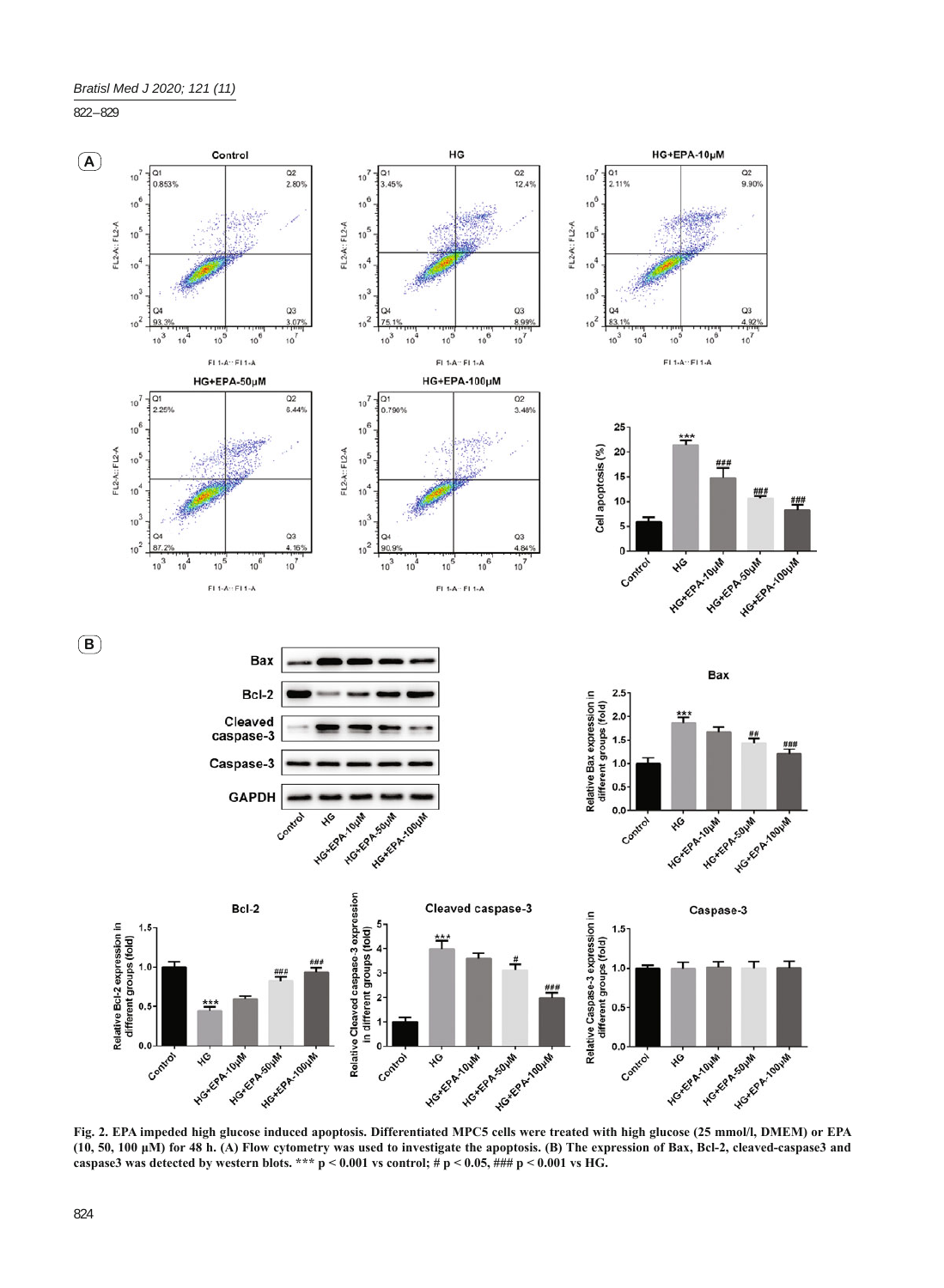

Fig. 3. EPA reduced the generation of ROS and pro-inflammatory factors. Differentiated **MPC5 cells were treated with high glucose (25 mmol/l, DMEM) or EPA (10, 50, 100 μM) for 48 h. (A) The generation of ROS was detected by CM-H2DCFDA in different groups. The production of TNF-α (B), IL-1β (C), and IL-6 (D) was regulated by ELISA assay kit. \*\*\* p < 0.001 vs control; ## p < 0.01, ### p < 0.001 vs HG.**

#### *Statistical analysis*

Data are presented as mean  $\pm$  SD. The differences in present experiments were analyzed by using one-way ANOVA, followed by Tukey's multiple test among groups. A p value less than 0.05 was considered as significant difference.

#### **Results**

EPA improves podocytes function destroyed by high glucose. We first evaluated the cytotoxicity of EPA on MPC5 cells, and found that EPA does not inhibit cell viability until treated with over 200 μM (Fig. 1A). Subsequently, the results showed that EPA dramatically reversed the low cell viablity induced by high glucose (Fig. 1B). To explore the dysfunction of the podocytes, we used podocin and synaptopodin as a marker to study its regulation in podocytes. Management with high glucose in podocytes decreased the expression of podocin and synaptopodin, which was prevented by EPA therapy (Fig. 1C).

#### *EPA reduced high glucose induced apoptosis*

Further, results showed that EPA reduced the high glucose induced cell death by alleviating the cell apoptosis (Fig. 2A). Of the EPA, high glucose induced apoptosis, as was assessed by Bax-2, cleaved-caspase 3, and Bcl-2, after 48 h of stimulation in a concentration dependent manner up to 100 μM (Fig. 2B). EPA prominently reduced the expression of pro-apoptotic proteins including Bax-2

and cleaved-caspase 3, and enhanced antiapoptotic protein Bcl-2 expression.

## EPA reduced ROS generation and inflam*mation in high glucose-treated podocytes*

In cultured MPC5 cells, high glucose incresed the production of ROS, as evidenced by using a CM-H2DCFDA probe, whereas EPA treatment dramatically hindered it (Fig. 3A). Furthermore, EPA treatment inhibited the high glucose induced expression of TNF- $\alpha$ , IL-1 $\beta$ , and IL-6 (Fig. 3B‒3D). EPA regulates the SREBP1/TLR4/ MYD88 signaling in high glucose-treated podocytes. Recent reports show that SREBP1 participates in the TLR4-mediated inflammation (13). EPA inhibited SREBP1 expression in high glucose treated MPC5 cells (Fig. 4A). Also, high glucose treatment enhanced the TLR4 and downstream MYD88 expression, and EPA inhibited the high glucose induced upregulaion of TLR4 and MYD88 (Fig. 4A). To further study the role of SREBP1, SREBP1 was overexpressed in MPC5 cells (Fig. 4B). Inbition of TLR4/MYD88 by EPA was activated by overexpression of SREBP1 (Fig. 5A). Overexpression of SREBP1 inhibited the effect of EPA on cell viability increased by

high glucose (Fig. 5B). Moreover, SREBP1 upregulation reduced the podocin and synaptopodin expression in high glucose treated cells (Fig. 5C-5D). Upregulation of SREBP1 inhibited the EPA effects on apoptosis and expression of Bax, cleaved-caspase3 and Bcl-2 (Fig. 6). In addition, EPA inhibited the high glucose induced ROS generation, secretion of TNF-α, IL-1β, and IL-6, which was inhibited by overexpression of SREBP1 (Fig. 7).

### **Discussion**

The main findings of the current study are that there is a dramatical increase in apoptosis, inflammation and oxidative stress in the podocytes induced by high glucose, which was suppressed by treatment of EPA and mediated by SREBP1/TLR4/MYD88 signaling. Recently, dysfunction of podocytes is identified as the pathogenesis of DN, might participate in the early stages of this disease (14, 15). The cytoskeletal protein (synaptopodin) and the slit diaphragm (podocin) are performed to the functional and structural integrity of podocytes (16). High glucose-induced low expression of podocin and synaptopodin was dramatically enhanced by EPA administration, which may indicate that EPA can affect the function of podocyte.

EPA decreased mitochondrial-mediated apoptosis in podocytes in in vitro model. During DN, mitochondrial functions in podocytes are usually destroyed and principally the production of ROSis promoted (17). Some researches indicated that elevation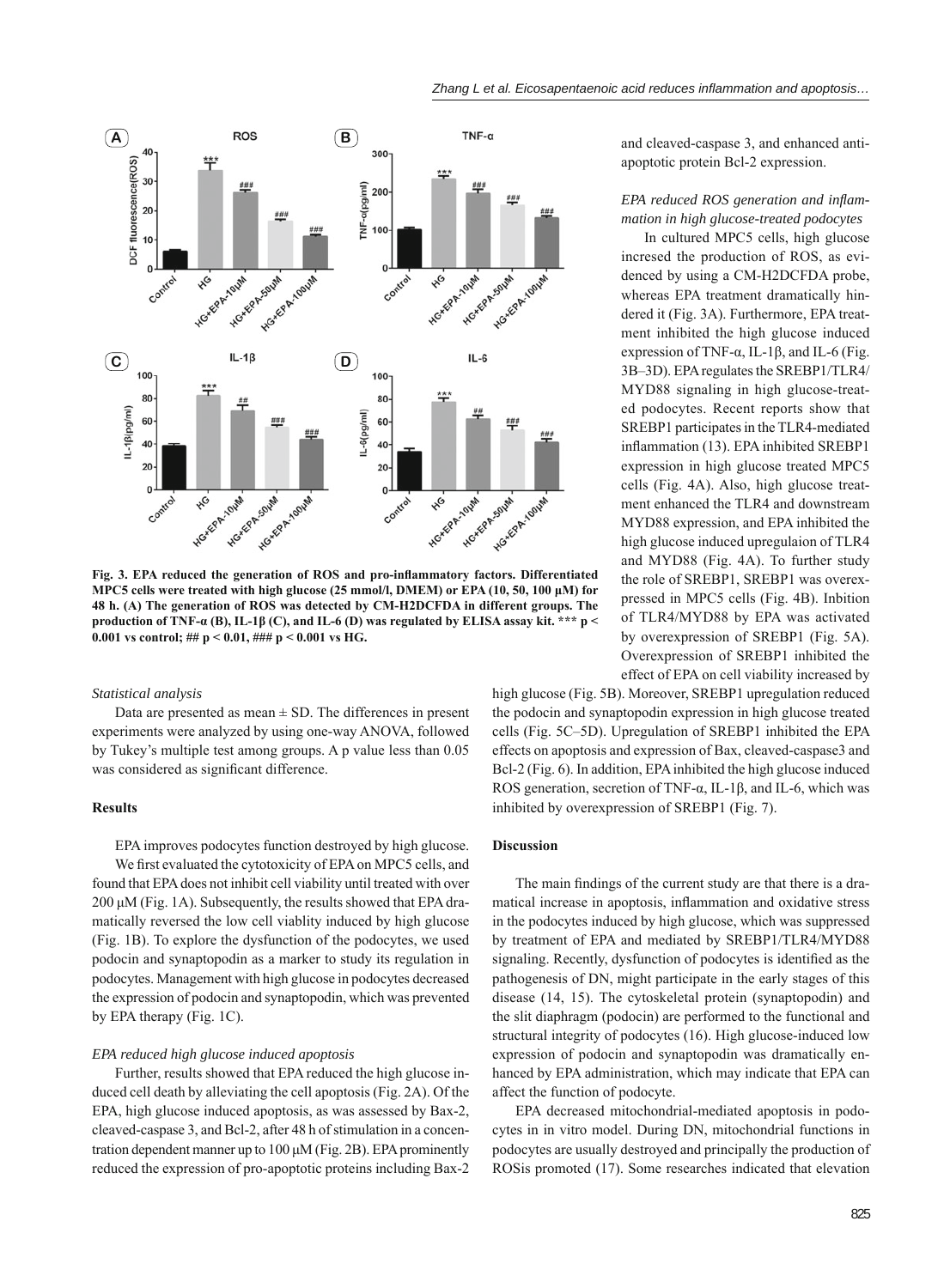822 – 829



**Fig. 4. EPA regulated SREBP1/TLR4/MYD88 signaling in high glucose treated podocytes. (A) The expression of SREBP1, TLR4, and MYD88 was detected by western blots in differ**ent groups. (B) The efficacy of transfection of overexpression of SREBP1 was evaluated by **western blots. \*\*\* p < 0.001 vs control; # p < 0.05, ### p < 0.001 vs HG.**

of ROS inhibited cell apoptosis by suppressing the expression of Bcl-2, a anti-apoptotic biomarker (18, 19). In the present study, we also found that ROS production is accompanied with loss of Bcl-2 and an increase of cleaved-caspase3 and Bax induced by high glucose in podocytes and their alteration reversed by EPA. The data revealed that EPA might regulate the mitochondria mediated apoptosis in high glucose treated podocytes.

In the present investigation, we found for the first time that EPA inhibited the expression of SREBP-1, thereby reducing apoptosis and inflammation mediated by SREBP-1 in high glucosetreated podocytes. SREBP-1 has been reported to correlate with some renal diseases, such as glomerular fibrosis, chronic renal failure, and diabetic nephropathy (20–22). N-3 polyunsaturated fatty acid reduced albuminuria and renal dysfunction in a type II diabetic mice model by inhibiting SREBP-1 (12). In addition, we demonstrated that EPA hindered the TLR4/ MYD88 signaling evoked by high glucose, the effects of which could be reversed by overexpression of SREBP-1. TLR4 knockout increased the podocytes and podocin expression in renal tissues of the mice with STZ administration. TLR4/MYD88 signaling has been well understood in regulation of inflammation<sup>24</sup>. Similarly, inhibition of SREBP-1 by EPA also inhibited the expression of podocin and TLR4, subsequently reduced apoptosis and inflammation in high glucose-treated podocytes, indicating that EPA inhibited the podocytes dysfunction by regulation of SREBP-1.

## **Conclusion**

EPA ameliorates the high glucose induced apoptosis and inflammation in podocytes by suppressing SREBP-1. Therefore, the protective role of EPA on diabetic nephropathy might be mediated by regulation of podocytes dysfunction. This basic research provides a strong theoretical basis for clinical research.

## **References**

**1. Alicic RZ, Rooney MT, Tuttle KR.** Diabetic Kidney Disease: Challenges, Progress, and Possibilities. Clin J Am Soc Nephrol 2017; 12 (12): 2032‒2045. DOI: 10.2215/CJN.11491116.

**2. MacIsaac RJ, Ekinci EI.** Progression of Diabetic Kidney Disease in the Absence of Albuminuria. Diabetes Care 2019; 42 (10): 1842-1844. DOI: 10.2337/dci19-0030.

**3. Heerspink HJL, Parving HH, Andress DL et al.** Atrasentan and renal events in patients with

type 2 diabetes and chronic kidney disease (SONAR): a double-blind, randomised, placebo-controlled trial. Lancet 2019; 393 (10184): 1937-1947. DOI: 10.1016/S0140-6736 (19)30772-X.

4. Menon MC, Chuang PY, He CJ. The glomerular filtration barrier: components and crosstalk. Int J Nephrol 2012; 2012: 749010. DOI: 10.1155/2012/749010.

**5. Eftekhari A, Vahed SZ, Kavetskyy T et al.** Cell junction proteins: Crossing the glomerular filtration barrier in diabetic nephropathy. Int J Biol Macromol 2020; 148: 475-482. DOI: 10.1016/j.ijbiomac. 2020.01.168.

**6. Lemley KV.** Diabetes and chronic kidney disease: lessons from the Pima Indians. Pediatr Nephrol 2008; 23 (11): 1933-1940. DOI: 10.1007/ s00467-008-0763-8.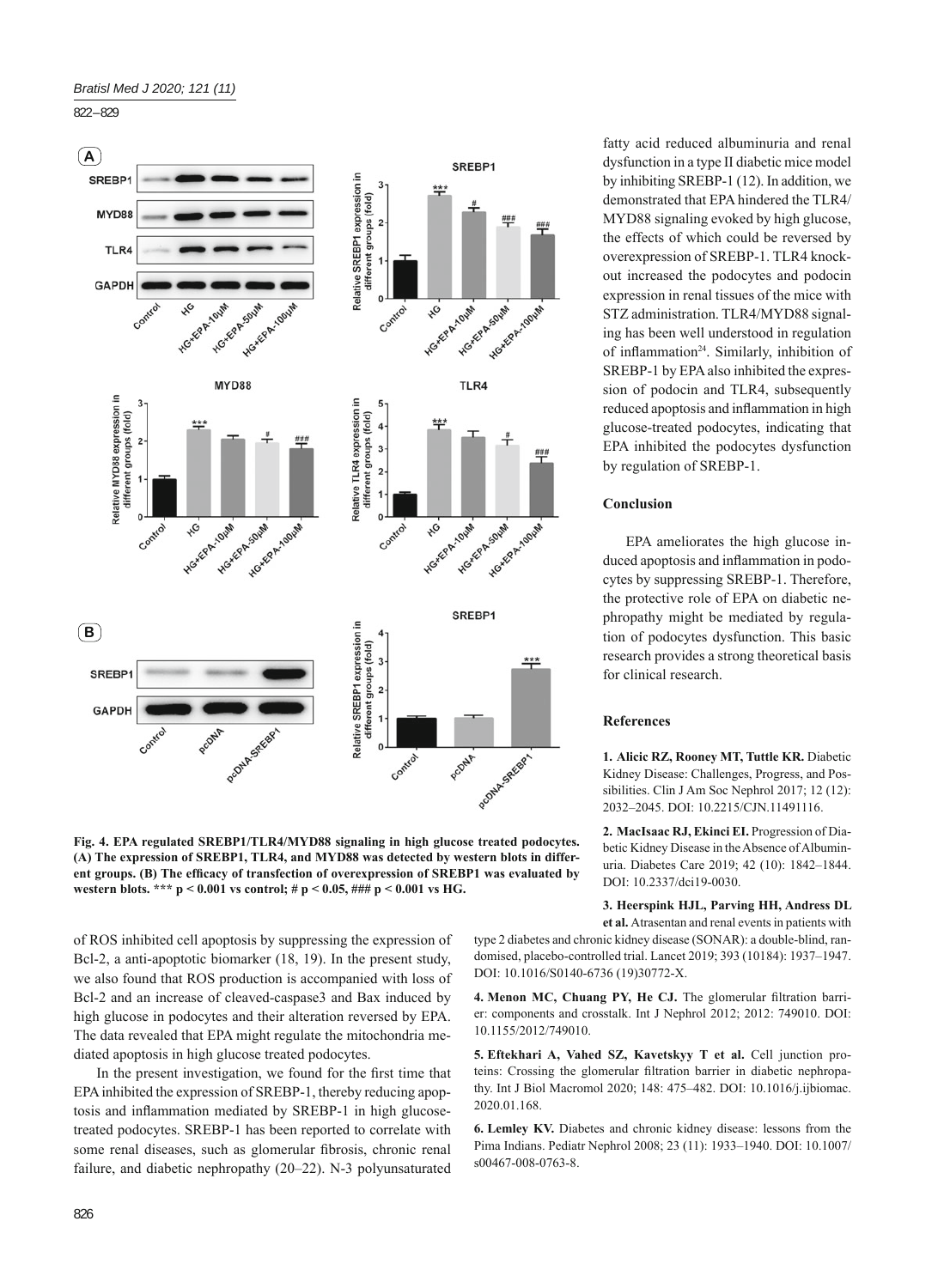

**Fig. 5. Overexpression of SREBP1 prevents EPA effects on podocytes cell structure in high glucose treated podocytes. SREBP1 was overexpressed in high glucose treated podocytes with EPA treatment. (A) The expression of SREBP1, TLR4, and MYD88 was detected by western blots in different groups. (B) The cell viability was detected by CCK-8 in different groups. (C-D) The expression of podocin and synaptopodin was evaluated by western blots. \*\* p < 0.01, \*\*\* p < 0.001 vs control; # p < 0.05, ## p < 0.01, ### p < 0.001 vs HG.**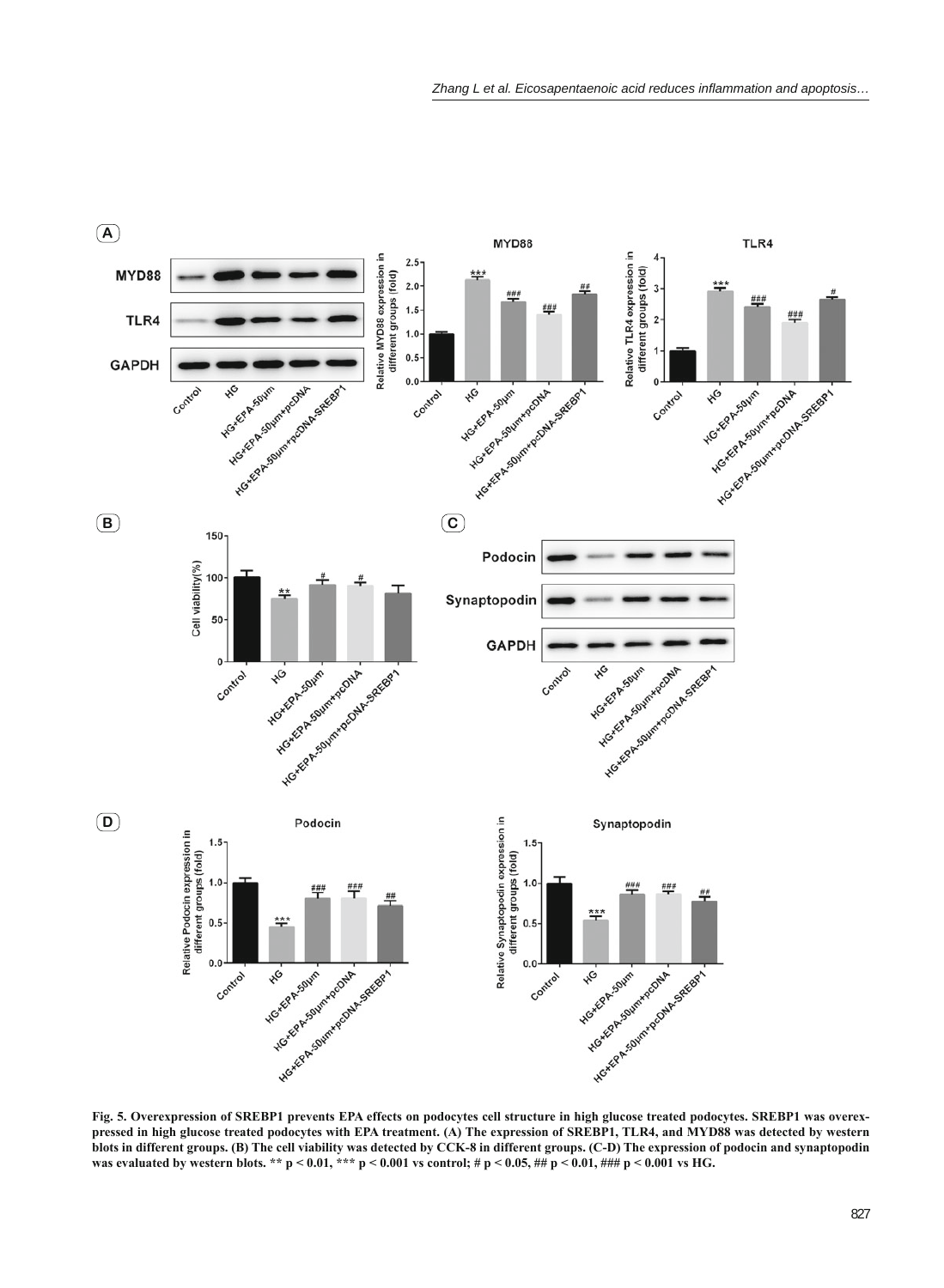822 – 829



**Fig. 6. Overexpression of SREBP1 re-enhanced the apoptosis reduced by EPA in high glucose treated podocytes. (A) Flow cytometry was used to investigate the apoptosis. (B) The expression of Bax, Bcl-2, cleaved-caspase3 and caspase3 was detected by western blots. \*\*\* p < 0.001 vs control; # p < 0.05, ## p < 0.01, ### p < 0.001 vs HG.**